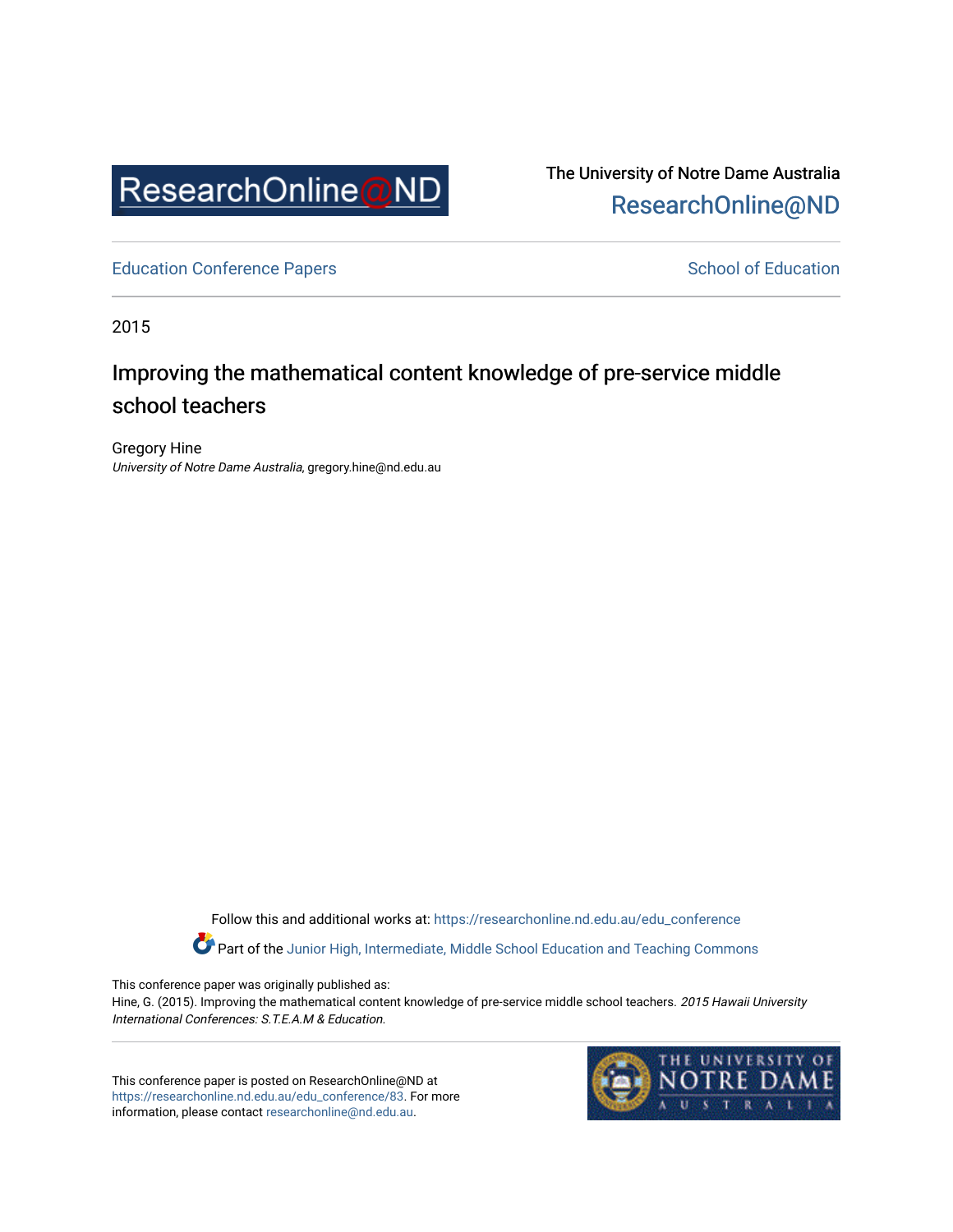

**2015 HAWAII UNIVERSITY INTERNATIONAL CONFERENCES**  S.T.E.A.M. & EDUCATION JUNE 13 - 15, 2015 ALA MOANA HOTEL, HONOLULU, HAWAII

S.T.E.A.M & EDUCATION PUBLICATION: ISSN 2333-4916 (CD-ROM) ISSN 2333-4908 (ONLINE)

# IMPROVING THE MATHEMATICAL CONTENT KNOWLEDGE OF PRE-SERVICE MIDDLE SCHOOL **TEACHERS**

HINE, GREGORY THE UNIVERSITY OF NOTRE DAME, AUSTRALIA SCHOOL OF EDUCATION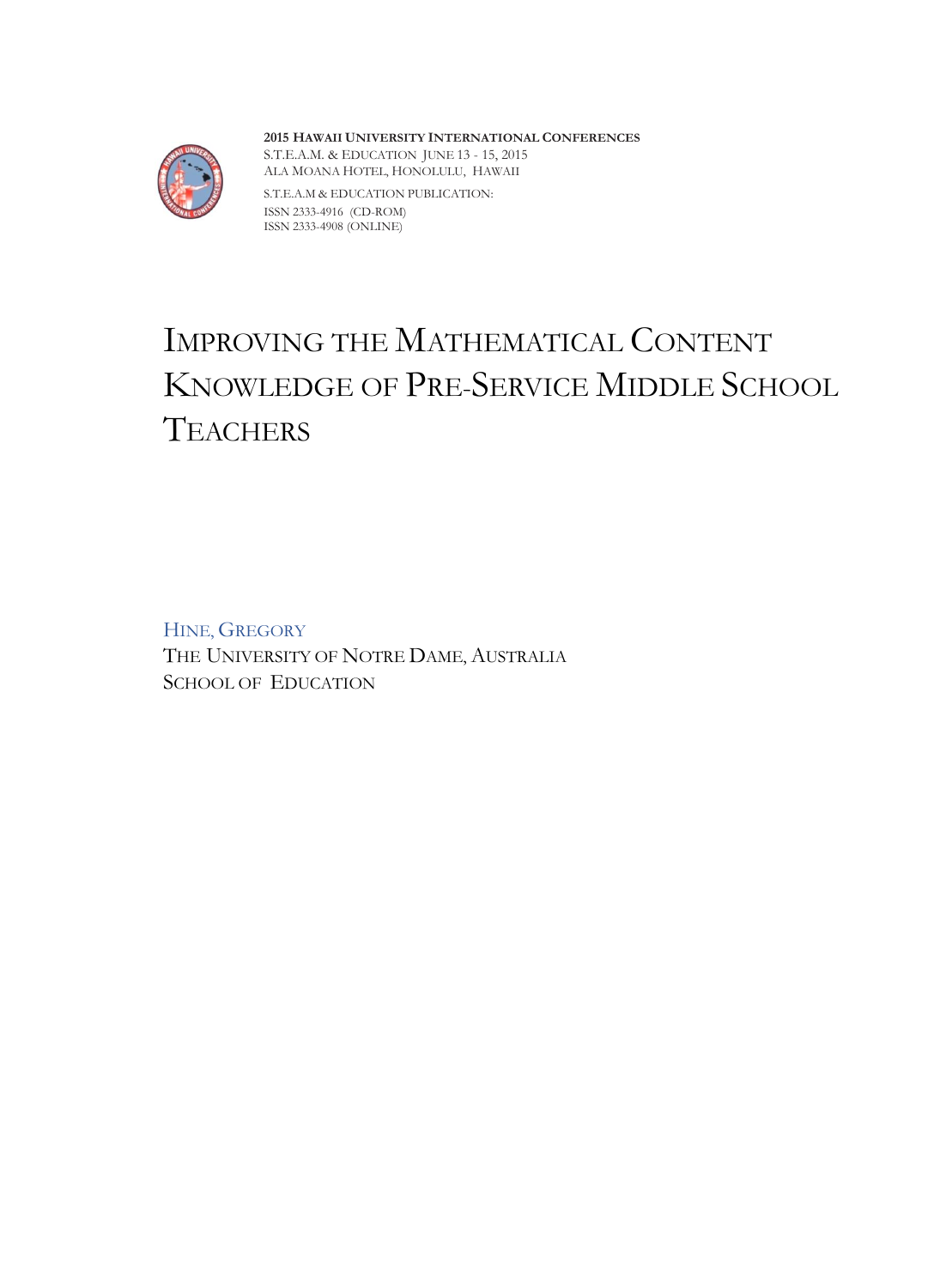Dr. Gregory Hine School of Education The University of Notre Dame, Australia.

# **Improving the Mathematical Content Knowledge of Pre-Service Middle School Teachers**

# **Synopsis**:

The University of Notre Dame Australia's Fremantle campus offers aspiring middle school teachers a unit focused on improving mathematical content knowledge and proficiency. The students who completed the pre-unit surveys indicated a need to refresh and consolidate mathematical content knowledge. Post-unit surveys indicated overwhelmingly that the unit helped prepare students to become more confident, competent and knowledgeable in mathematical content.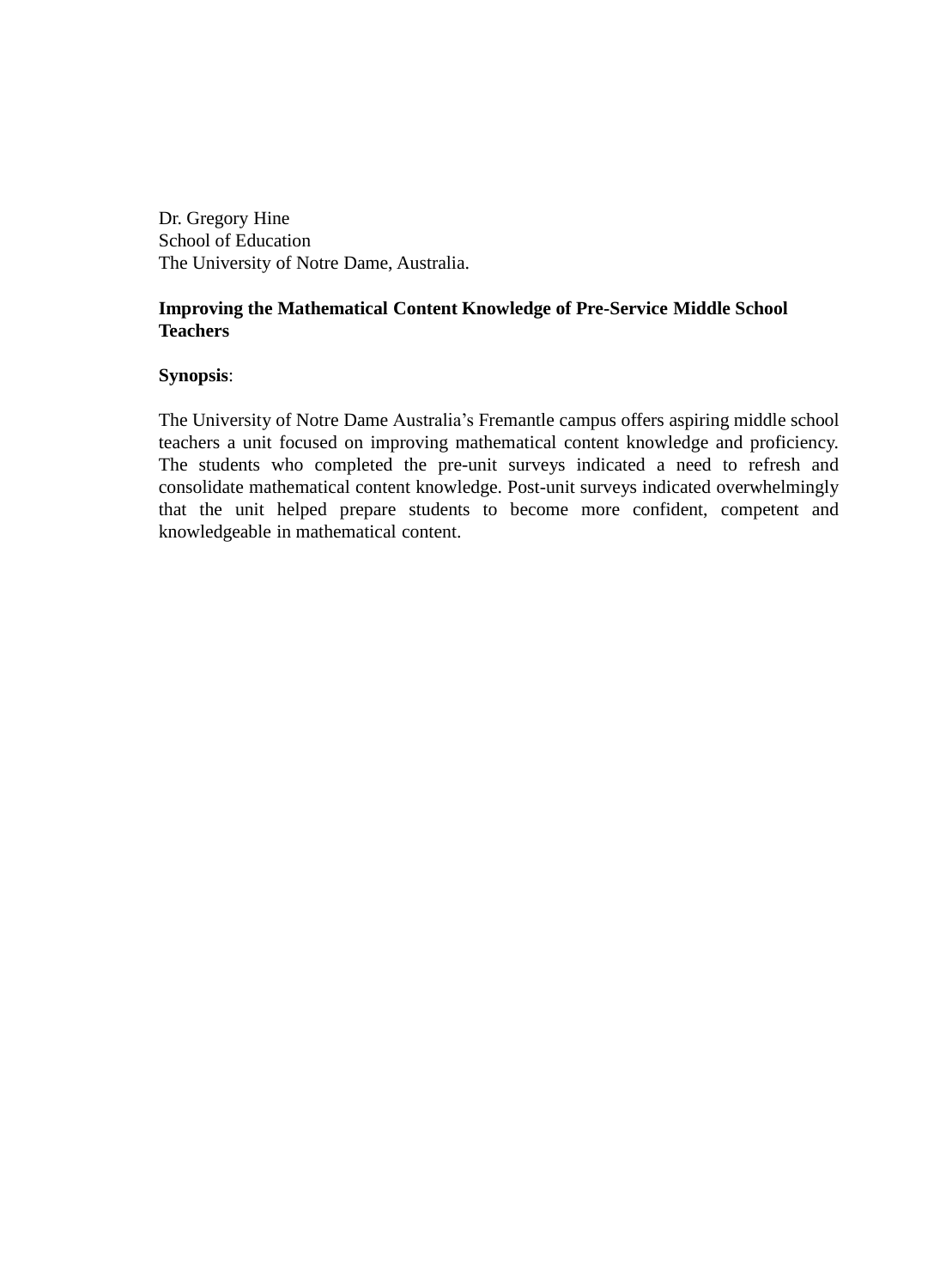# **Improving the Mathematical Content Knowledge of Pre-Service Middle School Teachers**

# **Abstract/Proposal**

The tertiary training of pre-service teachers is pivotal in their professional preparation and formation as qualified educators. Multiple authors posit that teachers require a development of *pedagogical content knowledge*, or knowing a variety of ways to present mathematical content and to assist students to deepen their understanding (Chick, 2012; Shulman, 1987). Emerick, Hirsch and Berry (2003) argue that high quality teachers must possess appropriate *mathematical content knowledge*, and must also possess considerable background in communicating effectively to students. There are two aims of this educational research. The first is to investigate the self-perceptions of pre-service middle school teachers enrolled in a mathematics education unit as they engage with and consolidate their mathematics content. The second aim is to explore how these pre-service teachers understand and perceive their 'readiness' to undertake such a task, based on their recent tertiary training. Data were collected from participants through the exercise of pre-unit (Stage 1) and post-unit (Stage 2) surveys. This paper will present participant self-reflections from both stages of data collection. Students who completed the pre-unit surveys indicated a need to refresh and consolidate mathematical content knowledge. Post-unit surveys indicated overwhelmingly that the unit helped prepare students to become more confident, competent and knowledgeable users of mathematical content.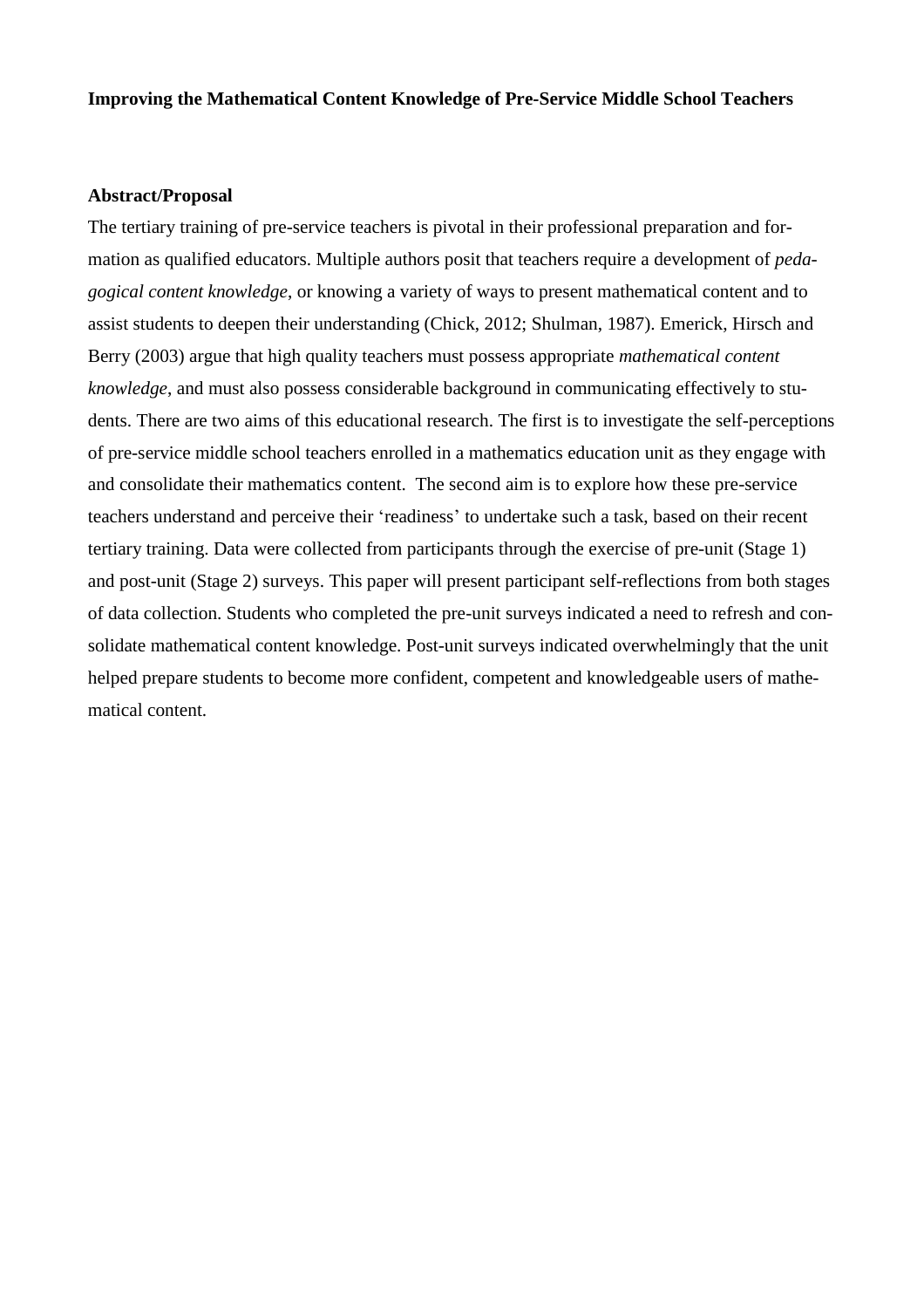# **Introduction**

Over the past two decades there has been a growing body of literature concerning the preparation of pre-service mathematics teachers. Research efforts have focused principally on approaches conducted by tertiary educators to adequately prepare pre-service teachers (PST) for the mathematics classroom. In particular, such efforts have emphasized the importance of *pedagogical content knowledge* (PCK) (Beswick & Goos, 2012; Shulman, 1986; 1987) and *mathematical content knowledge* (MCK) (Meany & Lange, 2012; Ponte & Chapman, 2008) in teacher preparation programs. Specifically, researchers have reported on ways to best support pre-service primary and secondary teachers' PCK (Aguirre, del Rosario Zavala & Katanyoutanant, 2012; Kennedy, Ball & McDiarmid, 1993) and MCK (Ma, 1999; Stohlmann, Moore, & Cramer, 2013), the effects of mathematical content units on PST (Matthews, Rech & Grandgenett, 2010), and the effects of mathematical pedagogy units on PST (Sowder, 2007). Other research has drawn attention to PST confidence levels and attitudes towards mathematics (Hamlett, 2009). Despite the extensive literature there is no consensus on how to adequately train PST of mathematics (Ball, Hill & Bass, 2003; Chapman, 2005). However, a growing number of scholars recommend teacher educators focus their efforts on *mathematical knowledge for teaching* (MKT), or teaching both for procedural understanding and mathematical fluency (Delaney Ball, Hill, Schilling & Zopf, 2008).

# **Research Aims and Significance**

There are two specific aims of this research project. The first is to investigate the self-perceptions of pre-service primary and secondary teachers enrolled in a mathematics education unit as they engage with and consolidate their mathematics content. The second aim is to explore how these preservice teachers understand and perceive their 'readiness' to undertake such a task, based on their recent tertiary training. Both aims will be investigated during the two stages of the research project. The significance of this research lies in the belief that the unit *ED2315: Mathematical Learning for Early Adolescents* adequately prepares students' mathematical content knowledge in conjunction with their pedagogical content knowledge, and that research into this area can strengthen future efforts in preparing pre-service teachers. Specifically, the unit has the potential to influence the way pre-service mathematics teachers are professionally prepared to teach mathematical content in the classroom. This study seeks to build upon the extant literature by describing the self-perceptions of pre-service teachers preparing to teach mathematics to Middle School students.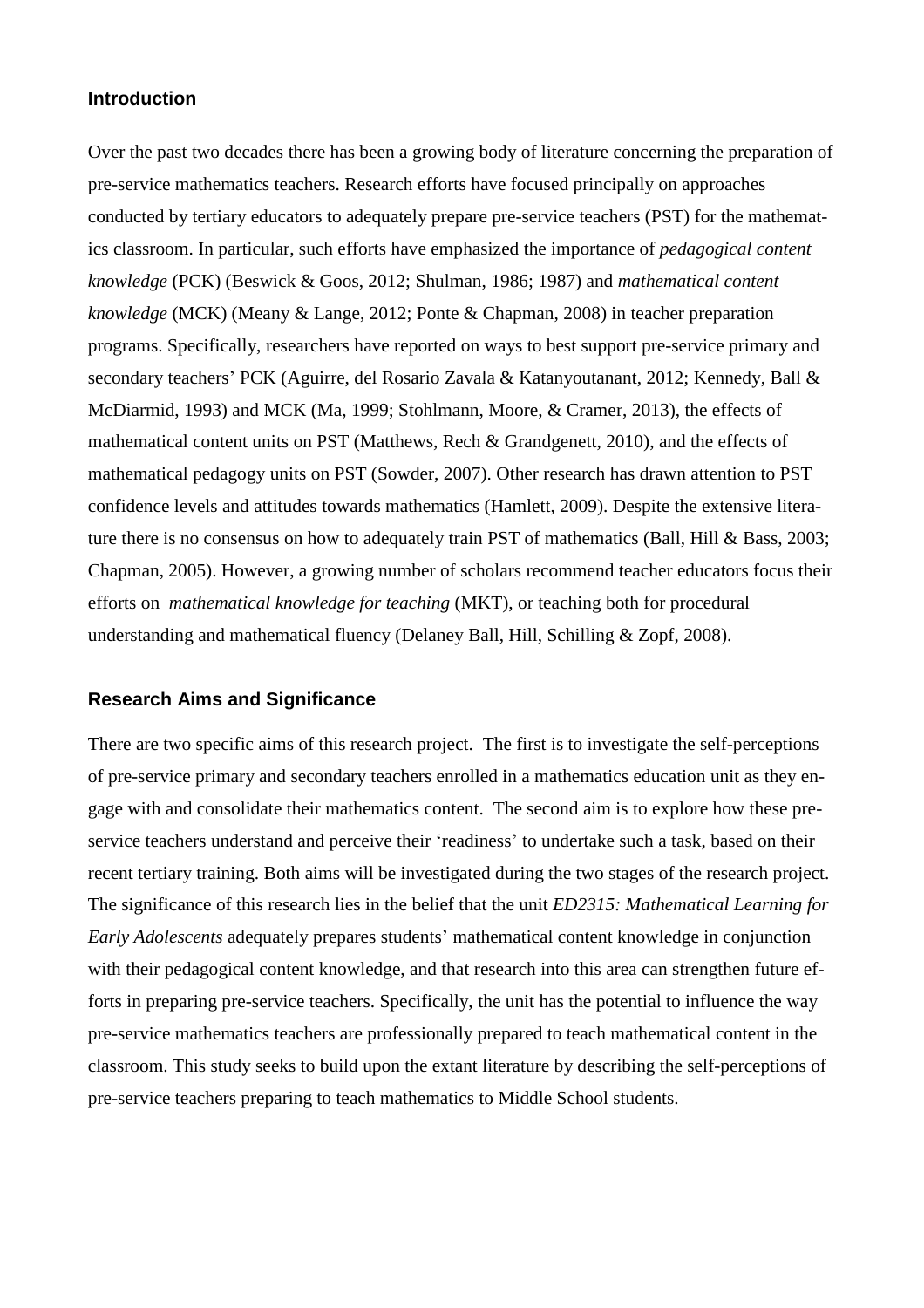# **Methodology**

#### **Context**

At The University of Notre Dame Australia the unit *ED2315: Mathematical Learning for Early Adolescents* is offered to pre-service Primary and Secondary teachers completing a Bachelor of Education degree. Enrolled students can use the unit towards a specialization or major in mathematics education. The unit is run over thirteen weeks for a total of 39 hours of contact time, and it is worth 25 credit points. During contact hours, pre-service teachers engage with middle school mathematical content (suitable both for Upper Primary and Lower Secondary students), receive exposure to best pedagogical approaches in teaching that content, review key curriculum and policy documents, and investigate best-practice approaches regarding planning, assessment, technology, and resources. Within the unit, students complete three assessments: An Analytical Paper (AP), Mid-Semester Examination (MSE) and a Final Summative Examination (FSE). The AP consists of two parts, where students must (i) complete 10 algebraic problems showing full working out and a final solution, and (ii) after choosing one of the problems completed in (i), write a 1 500 word analytical paper articulating best pedagogical approaches in teaching this problem to a middle school class. The MSE is a 75-minute assessment that requires students to demonstrate competency in the mathematical content covered in Weeks 1 - 7. The FSE is a 130-minute assessment consisting of two parts, where students must (i) write extended responses to two of five key topics in middle school mathematics, and (ii) demonstrate competency in the mathematical content covered in Weeks 7 - 13. The enrolment for this unit is approximately 40 students per semester.

#### **Method**

This study was interpretive in nature, and primarily used qualitative research methods to collect and analyze data about how pre-service teachers perceived their readiness to teach middle school mathematics. Participants recorded self-perceptions through three qualitative questions, and one seven-item, five-point, Likert scale question. The researcher used two online, qualitative surveys to collect data from research participants. In Stage 1 of the project, participants were asked to respond to four research questions prior to commencing a thirteen-week tertiary unit based on mathematical content. During Stage 2 (immediately following the completion of the unit), the participants were asked the same research questions written in the past tense. The research questions are included in Appendix 1.

#### **Participants**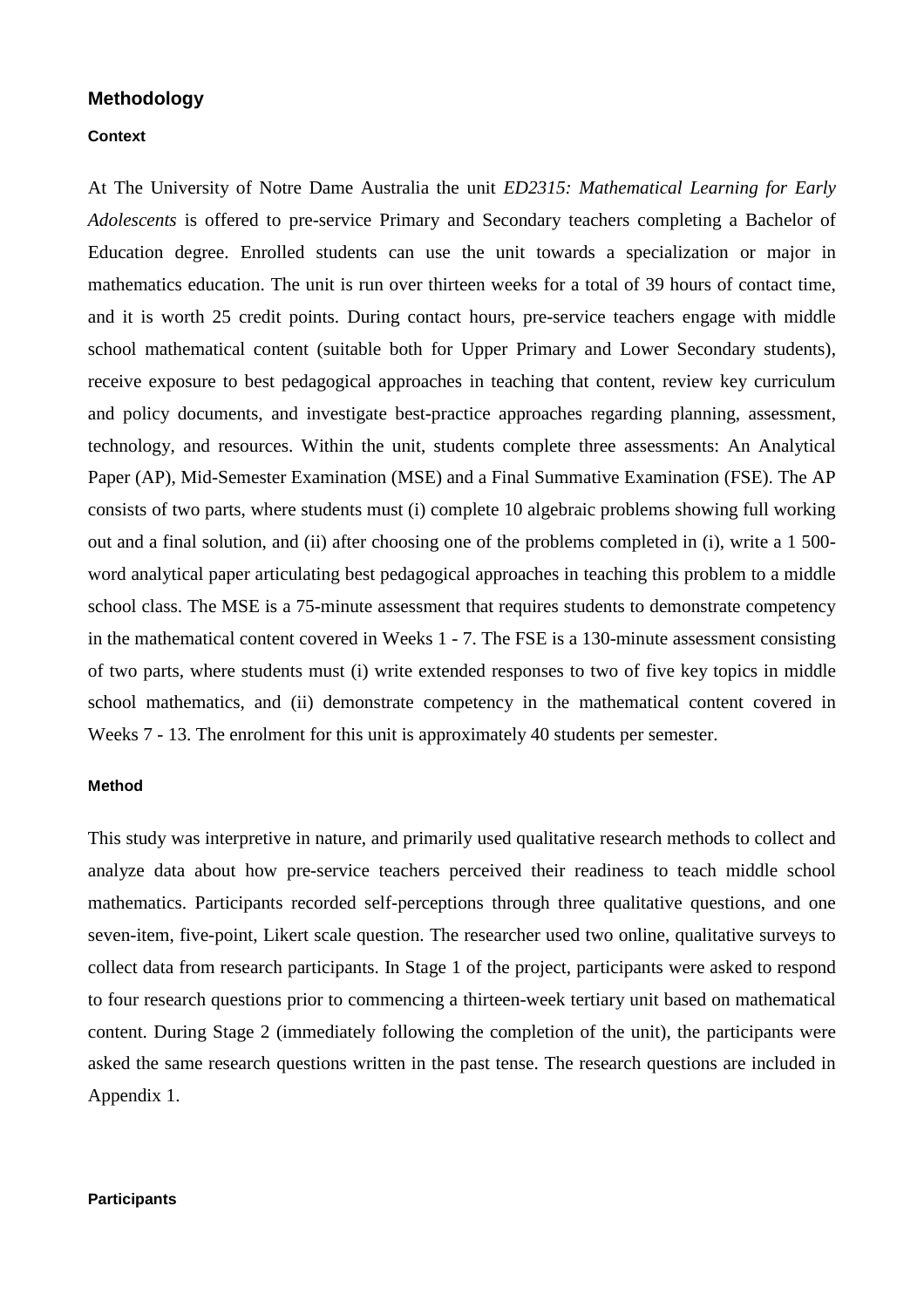The entire student population enrolled in the tertiary unit *ED2315: Mathematical Learning for Early Adolescents* was invited to participate in the research. More than half of the students enrolled in this unit (20 of 37) comprised a self-selected sample for Stage 1, and 18 students participated in Stage 2. All students had the opportunity to review the ED2315 Unit Outline prior to giving informed consent to participate in the research.

#### **Data Analysis**

Qualitative data from the 20 pre-unit and 18 post-unit surveys were analyzed and explored for common themes. When analyzing these data, this project adhered to the framework and guidelines offered by Miles and Huberman (1994). This framework assisted the researcher in identifying relationships among social phenomena, based on the similarities and differences that connect these phenomena. The approach itself is comprised of three main components: data reduction, data display, and drawing and verifying conclusions. These components themselves involve three main operations: coding, memoing, and developing propositions. Codes, as Miles and Huberman (1994) explain, "are tags or labels for assigning units of meaning to the descriptive or inferential information compiled during a study" (p. 56). These codes were attached to the data gathered through qualitative surveys, and were selected from those data based on their meaning. The researcher then used memoing to synthesize coded data together so that they formed a recognizable cluster grounded within one general concept. The memoing process also captured the ongoing thoughts of the researcher as the process of coding took place. Lastly, as a study proceeds, there is a greater need to "formalize and systematize the researcher's thinking into a coherent set of explanations" (Miles & Huberman, 1994, p. 75). For both stages of this project, the researcher generated propositions about connected sets of statements made by participants, reflected on the findings, and drew preliminary conclusions about pre-service mathematics teachers from the study.

#### **Presentation of Findings**

#### **Stage 1**

*Self-Perceptions of Readiness to Teach Mathematical Content*

All of the participants (20 of 20) indicated the extent to which they felt ready to teach mathematical content to Upper Primary and Lower Secondary students. For the seven content topics available (Fractions, Decimals & Percentages; Algebra; Equations & Formulas; Perimeter, Area, Volume & Capacity; Calculating Probability; Using Statistics; Venn Diagrams) participants provided a Likert-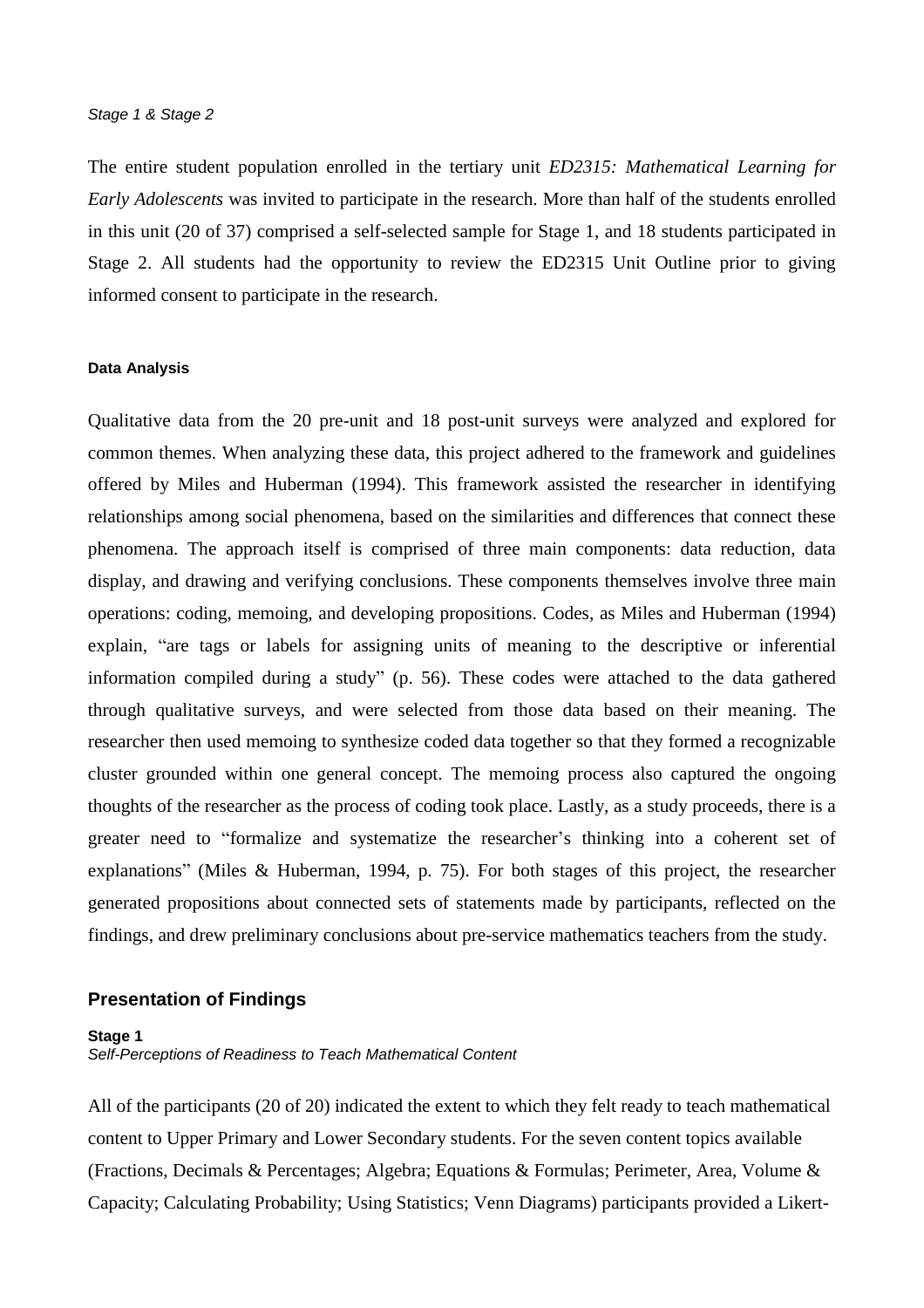scale rating from 1 - 5 (with 1 representing feeling least ready, and 5 representing feeling completely ready). Overall, participants shared they felt most ready to teach the topic *Perimeter, Area, Volume and Capacity* (mean = 3.85) and least ready to teach the topic *Using Statistics* (mean  $= 3.15$ ). The mean score for each topic indicated a feeling of readiness among participants (3.15  $\leq$ mean  $\leq$  3.85), although not overwhelmingly so. These data are tabulated in Table 2.

|                                              | 1              | $\overline{2}$ | 3  | 4 | 5              | <b>Total</b> | <b>Mean</b> | S.D. |
|----------------------------------------------|----------------|----------------|----|---|----------------|--------------|-------------|------|
| <b>Fractions, Decimals &amp; Percentages</b> | 3              | 1              | 6  | 7 | 3              | 20           | 3.30        | 1.23 |
| Algebra                                      | 1              | $\overline{2}$ | 8  | 7 | $\overline{2}$ | 20           | 3.35        | 0.96 |
| <b>Equations &amp; Formulas</b>              | 1              | 1              | 9  | 7 | $\overline{2}$ | 20           | 3.40        | 0.92 |
| Perimeter, Area, Volume & Capacity           | $\bf{0}$       | 3              | 4  | 6 | 7              | 20           | 3.85        | 1.06 |
| <b>Calculating probability</b>               | 3              | $\overline{2}$ | 5  | 5 | 5              | 20           | 3.35        | 1.35 |
| <b>Using Statistics</b>                      | $\overline{2}$ | $\overline{2}$ | 10 | 3 | 3              | 20           | 3.15        | 1.11 |
| <b>Venn Diagrams</b>                         | $\overline{2}$ | 4              | 4  | 4 | 6              | 20           | 3.40        | 1.36 |

**Table 2: Self-Perceptions on Teaching Content (Stage 1)**

# *Readiness to Teach Students*

All participants (20 of 20) reported a variety of responses regarding their self-perceived readiness to teach mathematical content to Upper Primary and Lower Secondary students. Qualitative responses were classified by the researcher as: *Confident*, *Uncertain*, *Unconfident*, or *Undecided*. Eight of twenty participants communicated they felt 'confident' to teach mathematical content. Various participant comments included "I feel completely ready", "My core knowledge is strong", "As I excelled in mathematics in school I believe I believe I am ready to teach any level of maths", and "I completed the highest level of maths in Year 12. I also currently tutor high school students in mathematics". Nine of twenty participants shared that they felt 'uncertain' about teaching; for a majority of these responses participants articulated that they required further MCK, PCK and MKT, to varying degrees. To illustrate, one participant shared "I believe I have thorough content knowledge and skills, but would need to work on how I deliver [those] to the class." Another participant stated that "I would be able to confidently extend a fair amount of knowledge to students, but cautious to receive questions and queries." A comparatively smaller number of participants intimated that they felt either 'unconfident' (1 of 20) or 'undecided' (2 of 20) to teach mathematics. One of these participants offered that "My mathematical involvements during school were very poor and I feel myself being very unconfident in this subject. Therefore, I think my readiness to teach the subject is very low until I know the content strongly enough to teach it."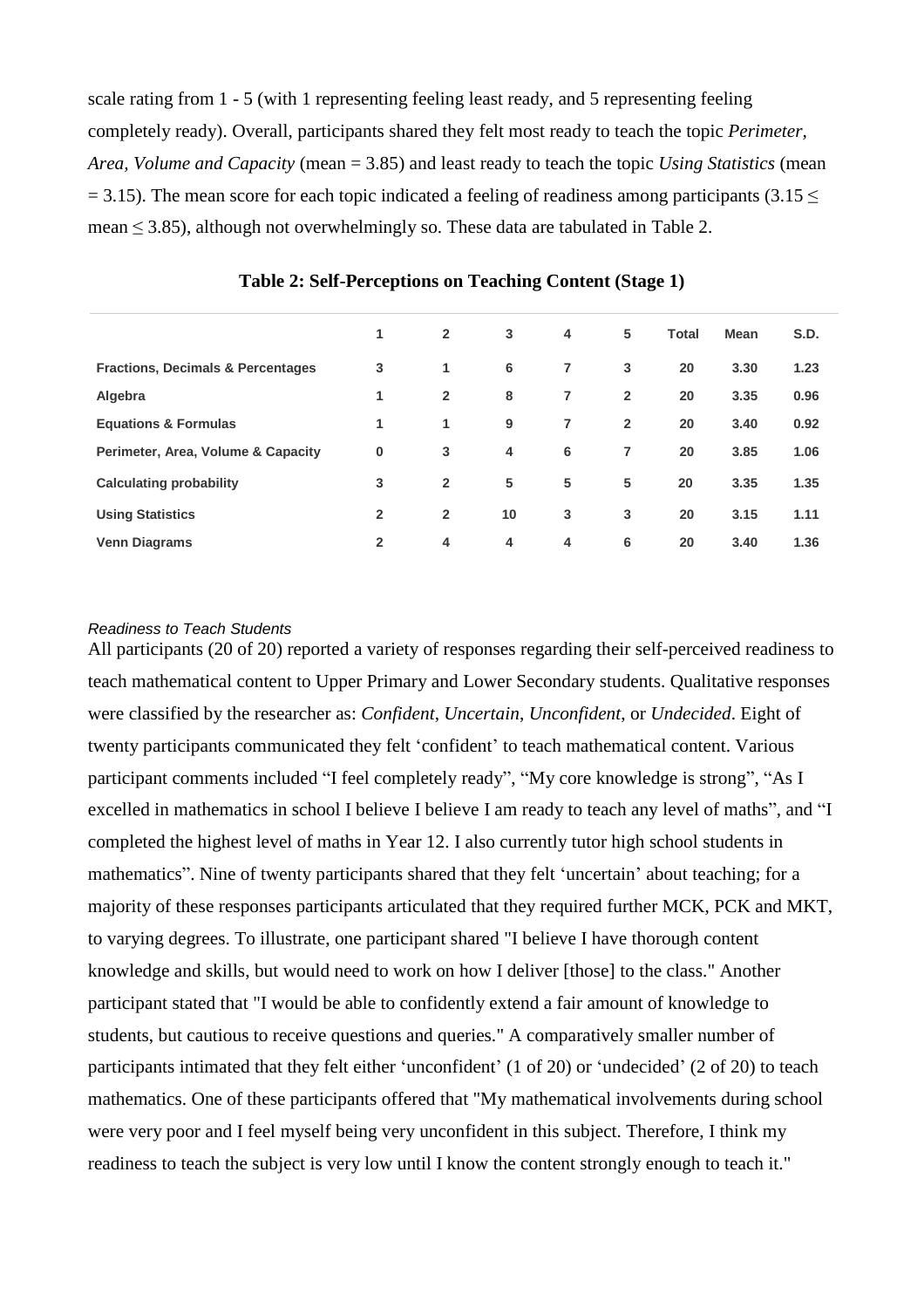#### *Mathematical Content Knowledge Support Needed*

A majority of participants (18 of 20) asserted that they required further MCK in order to adequately teach Upper Primary and Lower Secondary students. In addition, these participants identified particular Australian Curriculum (AC) strands where they felt additional MCK was needed. Specifically, over half of these participants (12 of 18) reported they required support in the strand *Number & Algebra.* One participant commented that support in *Number & Algebra* could include "Recapping[sic] a lot of formulas as most have been forgotten leaving myself stuck in situations; long expanded word questions; I need to get familiar with algebra again as I have forgotten plenty which leaves me unsure if I'm doing it correctly". A comparatively smaller proportion of participants reported that they needed further MCK from AC strands *Statistics & Probability* (4 of 18) and *Measurement & Geometry* (2 of 18). From the 2 of 20 who registered a feeling of 'unsure' one of them stated 'None yet, but I'm sure we'll find some'.

# *Getting the Most out of the Unit*

All participants (20 of 20) predicted that completing the unit would positively contribute to their preparation as mathematics teachers. In particular, over half of the participants (14 of 20) mentioned that this unit would assist in both strengthening their MCK and PCK. One student was hopeful the unit would

Reinforce and clarify basic mathematics principles. Confirm that the way I do and think about them are correct and that I am not missing an easier or more certain method or understanding of them. I could probably do many of the examples at this level using a calculator, pen and paper but explaining the why of maths and the relationships between principles is something I hope to gain a clearer understanding of as well as the principles for teaching maths. The more times I work through it or have it explained the more ideas I hope to have for how to work through it clearly and logically with students.

Another student reinforced the link between PCK and MCK, stating that "I feel that it will provide me with pedagogy but also with the ability to calculate and solve mathematics problems effectively and accurately". In addition to such comments, a number of participants (4 of 20) shared that the unit would be effective in refreshing mathematical content. One participant stated "this unit will refresh my own prior knowledge from middle school and also provide me with some new content knowledge, such as key terminology and strategies specific to the teaching of middle school mathematics". Other participants (4 of 20) stressed that this unit would provide them with confidence to teach mathematics effectively. Here in one participant noted that "[the unit] will give me an understanding of the thinking processes during mathematics; it should give me an added confidence of delivering content to students".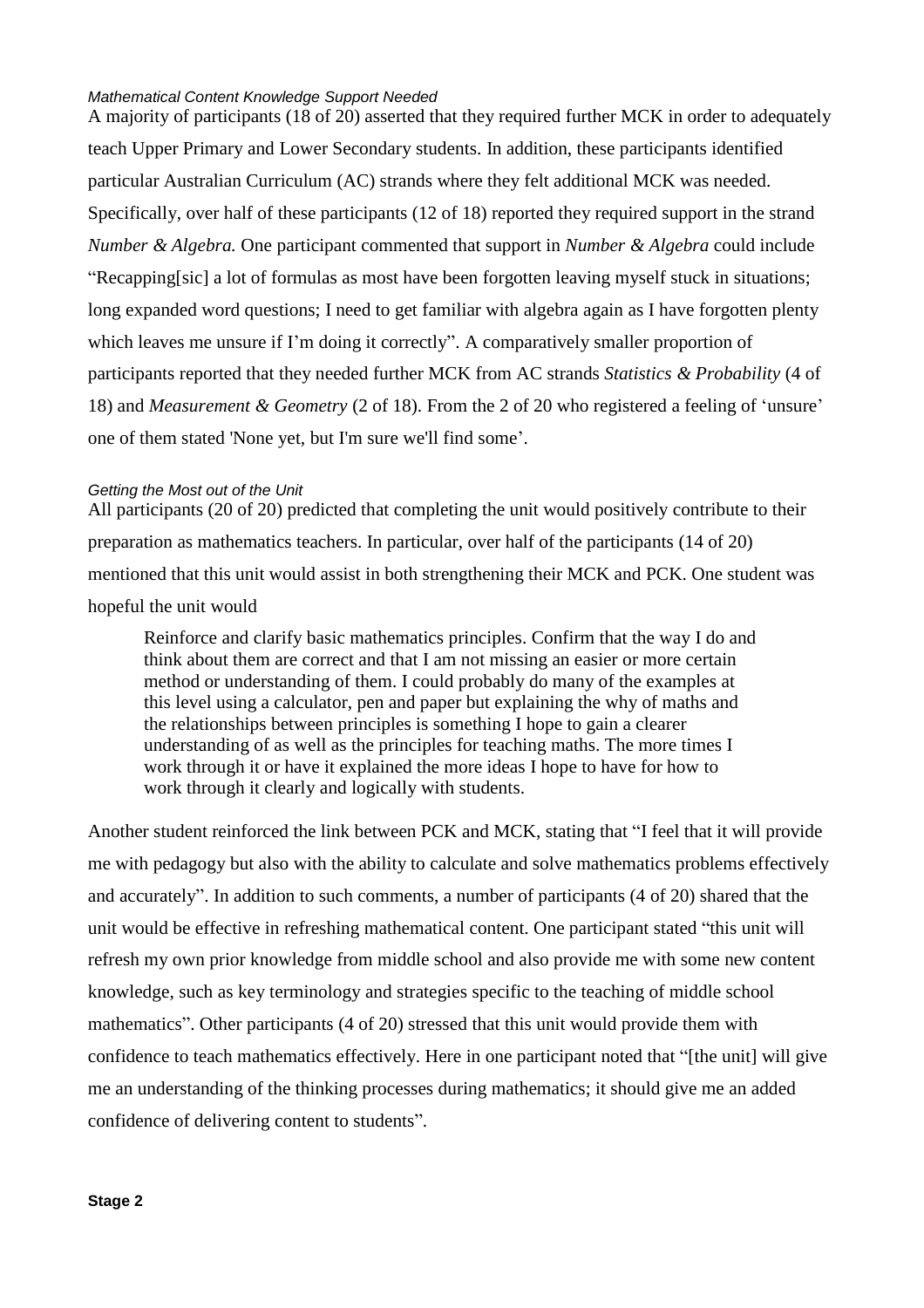In Stage 2 of data collection, 18 participants indicated the extent to which they felt ready to teach mathematical content to Upper Primary and Lower Secondary students. For the seven content topics available all participants provided a Likert-scale rating from 1 - 5 (with 1 representing feeling least ready, and 5 representing feeling completely ready). Overall, participants shared they felt most ready to teach the topic *Algebra* (mean = 4.56) and least ready to teach the topic *Fractions, Decimals and Percentages* (mean = 4.28). The mean score for each topic in Stage 2 indicated a significantly higher level of readiness than Stage 1 participants (4.28  $\leq$  mean  $\leq$  4.56). These data are tabulated in Table 3.

|                                              | д.<br>o  |                |                |   | o  |              |             |             |
|----------------------------------------------|----------|----------------|----------------|---|----|--------------|-------------|-------------|
|                                              | 1        | $\overline{2}$ | 3              | 4 | 5  | <b>Total</b> | <b>Mean</b> | <b>S.D.</b> |
| <b>Fractions, Decimals &amp; Percentages</b> | $\bf{0}$ | $\bf{0}$       | 3              | 7 | 8  | 18           | 4.28        | 0.73        |
| Algebra                                      | $\bf{0}$ | $\bf{0}$       | $\overline{2}$ | 4 | 12 | 18           | 4.56        | 0.68        |
| <b>Equations &amp; Formulas</b>              | $\bf{0}$ | $\bf{0}$       | $\overline{2}$ | 5 | 11 | 18           | 4.50        | 0.69        |
| Perimeter, Area, Volume & Capacity           | $\bf{0}$ | $\bf{0}$       | $\overline{2}$ | 5 | 11 | 18           | 4.50        | 0.69        |
| <b>Calculating probability</b>               | $\bf{0}$ | $\bf{0}$       | $\overline{2}$ | 7 | 9  | 18           | 4.39        | 0.68        |
| <b>Using Statistics</b>                      | 0        | $\bf{0}$       | $\overline{2}$ | 6 | 10 | 18           | 4.44        | 0.68        |
| <b>Venn Diagrams</b>                         | $\bf{0}$ | $\bf{0}$       | $\overline{2}$ | 6 | 10 | 18           | 4.44        | 0.68        |

#### **Table 3: Self-Perceptions on Teaching Content (Stage 2)**

# *An Increase in Confidence*

After completing the unit, all Stage 2 participants (18 of 18) indicated they felt ready to teach Upper Primary and Lower Secondary students. Qualitative responses were classified by the researcher as: Ready/Confident, or More Ready/More Confident. A majority of participants (10 of 18) reported how they felt 'more ready' or 'more confident' to teach mathematical content following the completion of the unit, compared with pre-unit sentiments. For example, one participant expressed "feeling much more confident due to being in this unit which has helped me refresh content. I feel much better about teaching mathematics now I understand how to do it better". Another participant echoed this claim, stating:

I feel I am more ready to teach mathematics to upper primary/lower secondary students after completing ED2315 as I have recapped on a lot of knowledge learnt in school. Based on my current skills I possess I feel I would have to become more confident in the subject before committing to teaching it completely; however, I feel I have improved.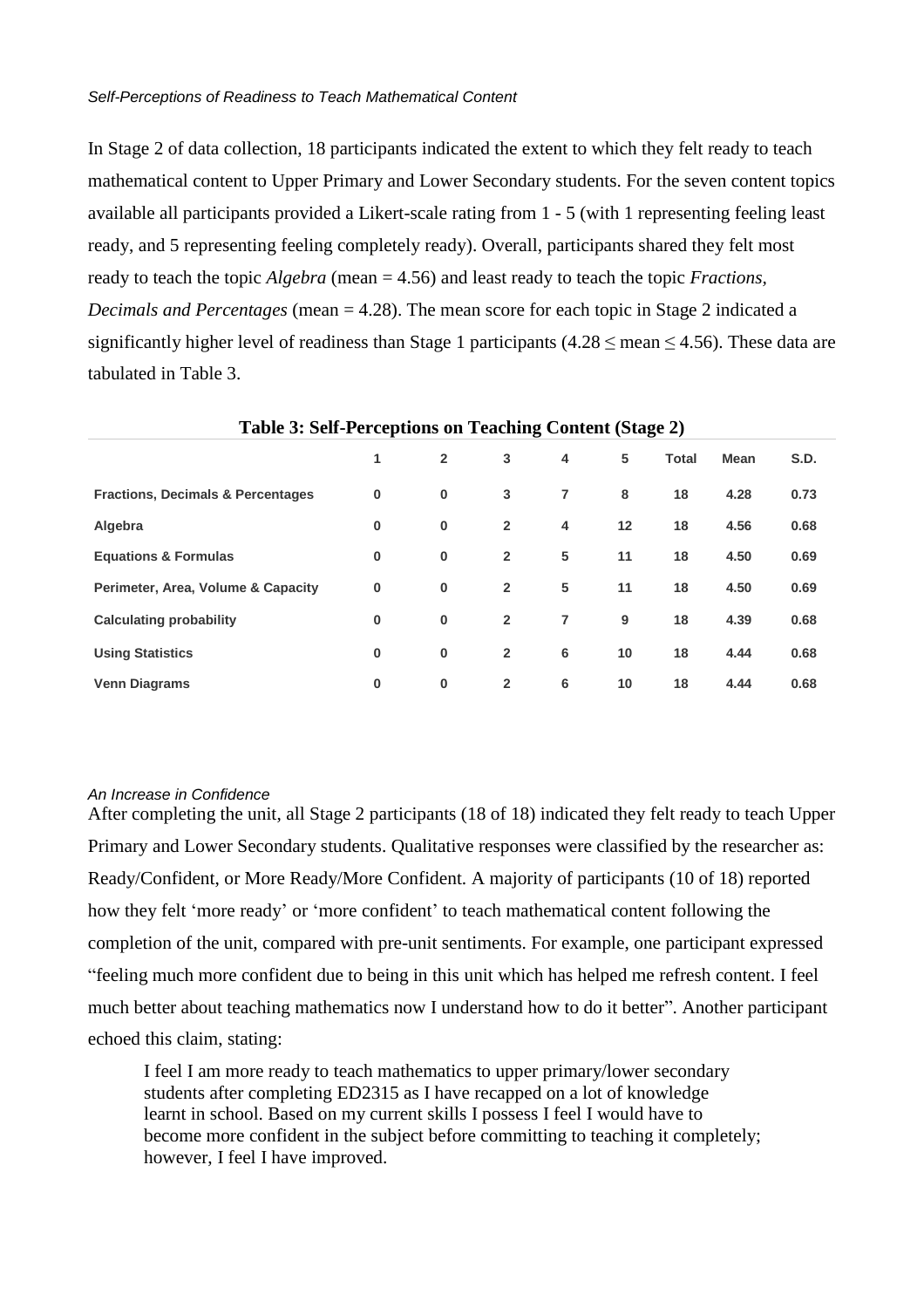A third participant noted feeling increasingly ready to teach mathematical content after observing various concepts taught by the unit lecturer before engaging in independent practice. A number of participants (8 of 18) also shared feeling 'ready' or 'confident' to teach middle school mathematics content after completing the unit, with many suggesting an area for self-improvement. One participant expressed feeling "rather ready [to teach]; however, I feel further personal study is required to make sure I understand it all in[side] and out". Other responses included "I feel that I possess [a] majority of the skills and knowledge necessary for me to teach upper primary/lower secondary maths" and "[I feel] very confident that with good preparation and lesson planning that I will be familiar enough with the content to teach and be capable of any left field questions as they arise". Despite having both a clearer understanding of the broad range of mathematical skills middle school students require to become mathematically literate, as well as attaining greater skills to teach the content, one participant reported a low level of confidence to teach. This self-perceived level of confidence was attributed directly to the lack of mathematics teaching experience.

#### *Still More Work to be Done*

Although indicating a self-perceived readiness to teach mathematics to middle school students, a majority of participants (13 of 18) identified one area of content knowledge on which to improve. Areas of mathematical content knowledge these participants identified included Australian Curriculum strands Number & Algebra (5), Measurement & Geometry (4), Statistics & Probability (1). Additionally, three participants expressed they wished to study higher level mathematics and two participants felt they required further help in all Australian Curriculum strands. One of the articipants requiring further help stated "each of the major content areas were covered very quickly [in the unit], so I feel I need further development in each of the areas. Mathematical grammar is an area I also feel is of great importance when understanding content. This is an area I feel I lack in". Five participants expressed that they did not require any further mathematical content before teaching middle school students.

#### *A Useful Unit*

All Stage 2 participants (18 of 18) communicated that completing this unit was helpful in consolidating their middle school mathematical content. Qualitative responses were classified by the researcher as: *Refresher*, *Confidence*, *PCK* or *MCK*. Seven participants expressed that the unit was useful in refreshing mathematical content they had learnt previously. To amplify, responses included "Good revision of content for teaching middle school maths", "it's certainly rejuvenated my maths brain so to speak which makes me feel more confident if I were to teach this in the classroom", and "it has done well to remind me how to do maths without a calculator". Six participants indicated that the unit had given them confidence to teach mathematics content. For example, one participant noted how "[the unit] has contributed greatly to me being able to complete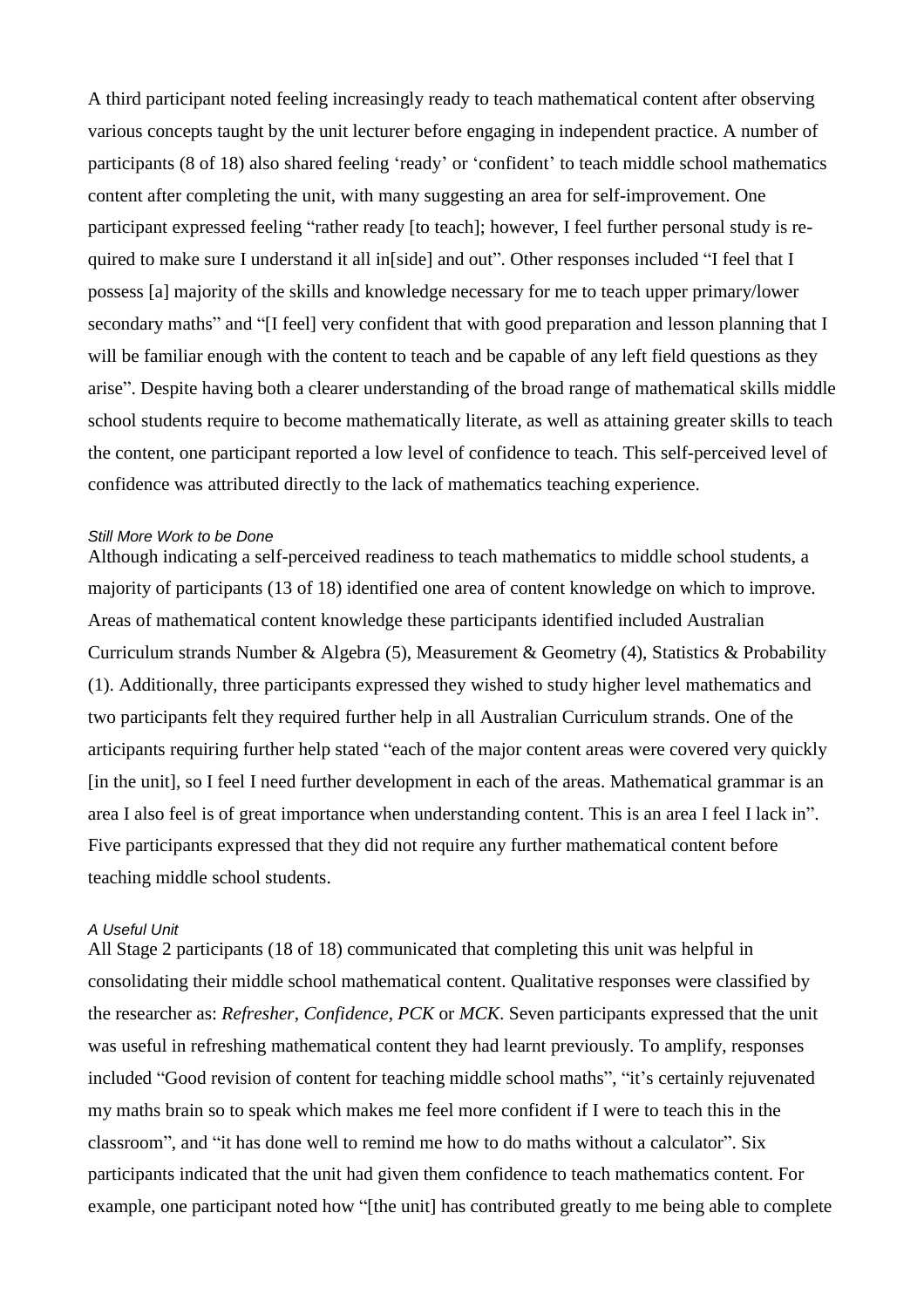middle school mathematics. I struggled with a lot of these concepts in middle school and I really enjoyed doing them in this class once I really got the hang of it". Another response indicated "a big improvement; [I] really enjoyed the unit and feel much more confident in my mathematical knowledge and ability to teach mathematics to middle school students".

A number of participants (6 of 18) highlighted that completing the unit had contributed to their understanding of how to teach mathematical content. With regards to pedagogical content knowledge, various comments included "[the unit] has given me a lot of ideas about how to teach the content", and "[the unit] has been helpful in providing me with skills on how to explain how I solve problems better than [what] I could before". In particular, one participant noted that further experience in teaching mathematics would be useful in consolidating the content knowledge acquired:

[the unit] has provided me with a great revision of middle school mathematical content. I believe further experience of actually teaching the content will provide me with a better grasp of how well I know the content. Further time is needed to gain full understanding.

Six participants underscored that their mathematical content knowledge had improved as a result of completing the unit. Of these six participants, three acknowledged how the acquisition of mathematical content had led to a feeling of confidence in teaching students. For instance, two responses indicated the unit was "Immensely helpful, [it] has refined my mathematical skills and allowed me to develop them into an effective way of teaching", and "I feel this unit has provided me with the knowledge to teach mathematical concepts and principles effectively to a group of middle school students". These responses suggest that the unit was beneficial in enhancing students' MCK and PCK.

# **Conclusion**

This paper explored the self-perceptions of pre-service primary and secondary teachers enrolled in a mathematics education unit as they prepared to engage with and consolidate their mathematics content. In addition, the self-reported understanding and perception of pre-service teachers' 'readiness' to undertake such a task was interrogated, based on their recent tertiary training. In addition to the body of literature already suggesting that pre-service mathematics teachers require additional support in developing their MCK, the testimony of the research participants reinforces that claim. At the same time the collected data from Stages 1 and 2 indicated the extent to which pre-service teachers believed taking a mathematical content unit was valuable for their future professional roles. High value was ascribed to the acquisition of MCK, PCK, or any combination of these knowledge categories. In particular, all participants expressed a view that this unit was valuable for their confidence and overall readiness as they consolidated their MCK, especially with key topics in the Australian Curriculum.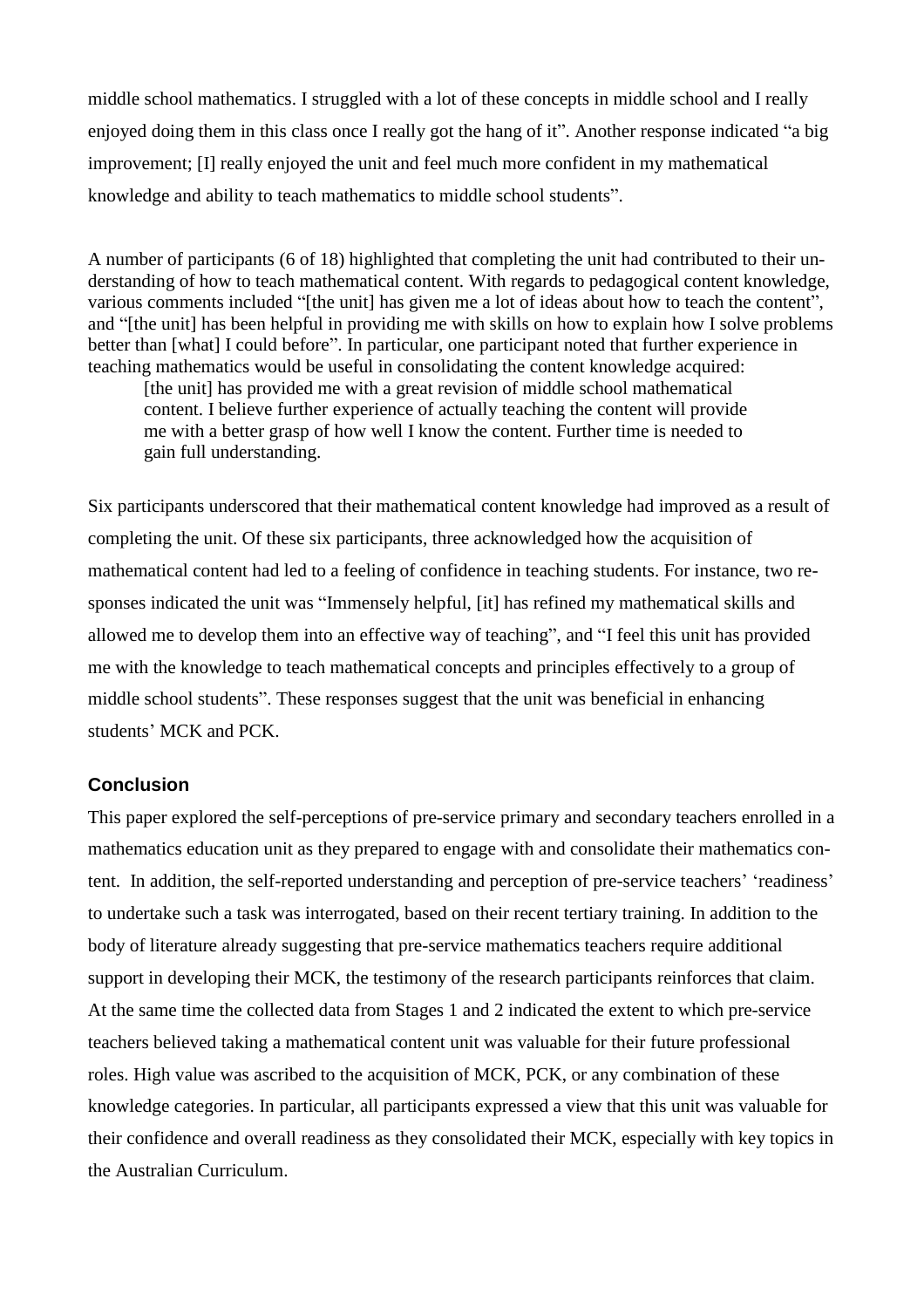# **List of References**

Aguirre, J.M., del Rosario Zavala, M., Katanyoutanant, T. (2012). Developing robust forms of pre-

service teachers' pedagogical content knowledge through culturally responsive mathematics teaching analysis. *Mathematics Teacher Education and Development*, *14*(2), 113 - 136.

- Ball, D.L., Hill, H.C., & Bass, H. (2005). Knowing mathematics for teaching: Who knows mathematics well enough to teach third grade, and how can we decide? *American Educator*, *29*(3), 14 - 46.
- Beswick, K. & Goos, M. (2012). Measuring pre-service teachers' knowledge for teaching mathematics. *Mathematics Teacher Education and Development*, *14*(2), 70 - 90.
- Chapman, O. (2005). Constructing pedagogical knowledge of problem solving: Pre-service mathematics teachers. In Chick, H.L. & Vincent, J.L. (Eds.), Proceedings of the 29th Conference of the International Group for the Psychology of Mathematics Education, *2*, 225 - 232.
- Chick, H. (2012). *Pedagogical content knowledge*. Paper presented at CEMENT Conference. The University of Tasmania: Launceston.
- Delaney, S., Ball, D., Hill, H.C., Schilling, S.G., & Zopf, D. (2008). Mathematical knowledge for teaching: Adapting U.S. measures for use in Ireland. *Journal of Mathematics Teacher Education*, *11*(3), 171 - 197.
- Emerick, S., Hirsch, E., & Berry, B. (2003). *Unfulfilled promise: ensuring high quality teachers for our nation's students.* Retrieved from [http://www.teachingquality.org](http://www.teachingquality.org/)
- Goos, M. (Spring, 2006). License to thrill or live and let die? *Principal Matters,* 6-8.
- Hamlett, B. (2009). Supporting pre-service primary teachers to improve their mathematics content knowledge. *eCulture*, *2*, 76-82.
- Kennedy, M.M., Ball, D.L., & McDiarmid, G.W. (1993). A study package for examining and tracking changes in teachers' knowledge. East Lansing, MI: National Center for Research on Teacher Learning.
- Ma, L. (1999). Knowing and teaching elementary mathematics. Teachers' understanding of fundamental mathematics in China and the United States. Mahwah, New Jersey: Lawrence Erlbaum Associates Inc.
- Matthews, M., Rech, J., & Grandgenett, N. (2010). The impact of content courses on pre-service elementary teachers' mathematical content knowledge. IUMPST: The Journal, *1*, 1-11.
- Meany, T., & Lange, T. (2012). Knowing mathematics to be a teacher. *Mathematics Teacher Education and Development*, *14*(2), 50-69.
- Ponte, J.P., & Chapman, O. (2008). Pre-service mathematics teachers' knowledge and development. In L.D. English (Ed.), Handbook of International Research in Mathematics Education (pp. 233-261). New York: Routledge.